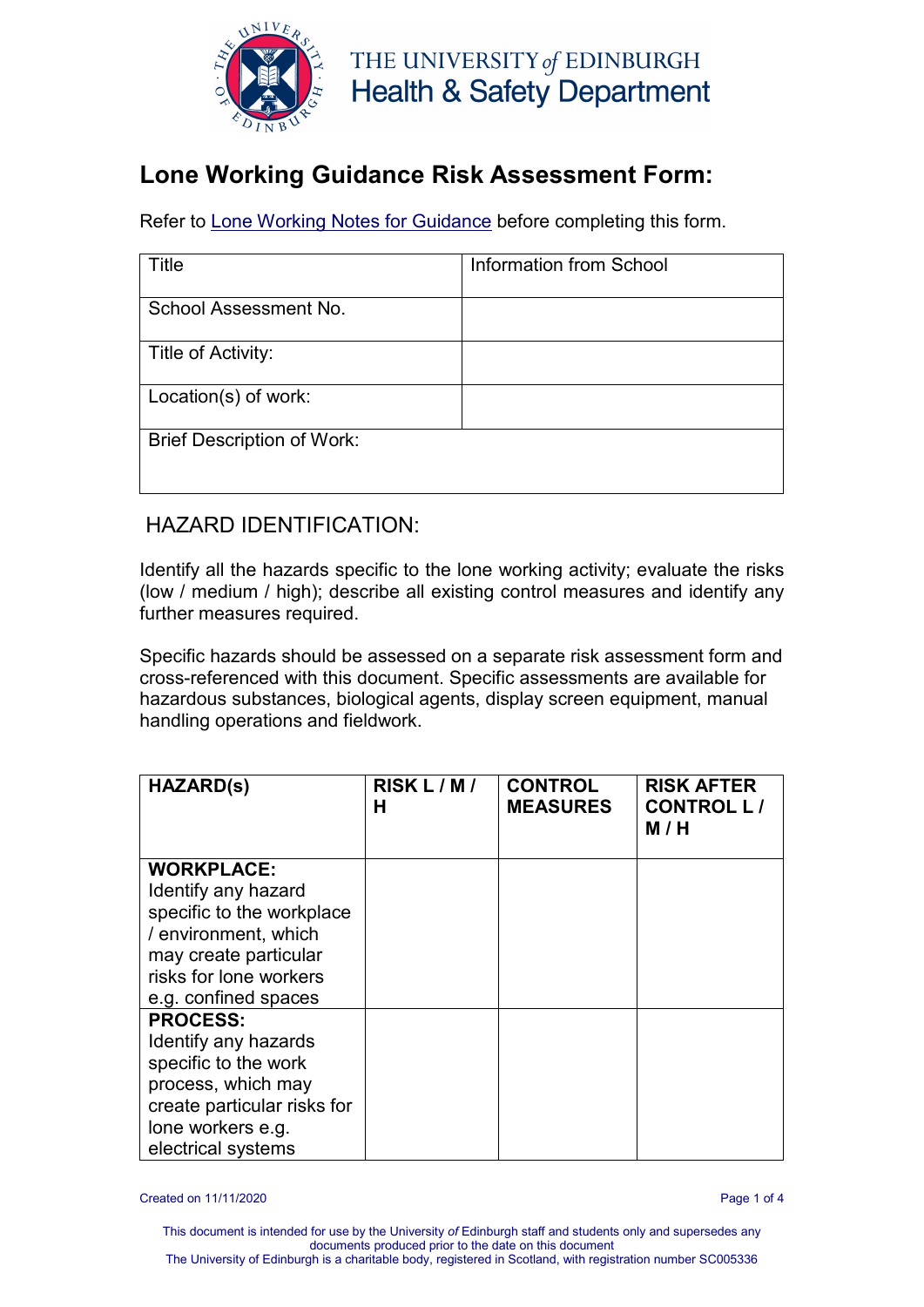

# THE UNIVERSITY of EDINBURGH<br>Health & Safety Department

| <b>EQUIPMENT:</b>           |  |  |
|-----------------------------|--|--|
| Identify any hazards        |  |  |
| specific to the work        |  |  |
| equipment, which may        |  |  |
| create particular risks for |  |  |
| lone workers e.g. manual    |  |  |
| handling                    |  |  |
| <b>VIOLENCE:</b>            |  |  |
| Identify the potential risk |  |  |
| of violence.                |  |  |
| <b>INDIVIDUAL:</b>          |  |  |
| Identify any hazards        |  |  |
| specific to the individual, |  |  |
| which may create            |  |  |
| particular risks for lone   |  |  |
| workers e.g. medical        |  |  |
| conditions, gender, age,    |  |  |
| inexperience, etc.          |  |  |
| <b>WORK PATTERN:</b>        |  |  |
| Consider how the lone       |  |  |
| worker's work pattern       |  |  |
| integrates with those of    |  |  |
| others workers, in terms    |  |  |
| of both time and            |  |  |
| geography.                  |  |  |
| <b>OTHER:</b>               |  |  |
| Please specify.             |  |  |

\* Continue on separate sheet, if necessary

Persons at Risk:

Identify all those who may be at risk.

| <b>TYPE</b>                    | <b>NAME</b> | <b>TYPE</b>                     | <b>NAME</b> |
|--------------------------------|-------------|---------------------------------|-------------|
| <b>Academic Staff</b>          |             | <b>Technical Staff</b>          |             |
| Postgraduate<br><b>Student</b> |             | Undergraduate<br><b>Student</b> |             |
| Maintenance<br><b>Staff</b>    |             | <b>Office Staff</b>             |             |
| <b>Cleaning Staff</b>          |             | <b>Emergency Staff</b>          |             |
| Contractors                    |             | <b>Visitors</b>                 |             |

Created on 11/11/2020 Page 2 of 4

This document is intended for use by the University *of* Edinburgh staff and students only and supersedes any documents produced prior to the date on this document The University of Edinburgh is a charitable body, registered in Scotland, with registration number SC005336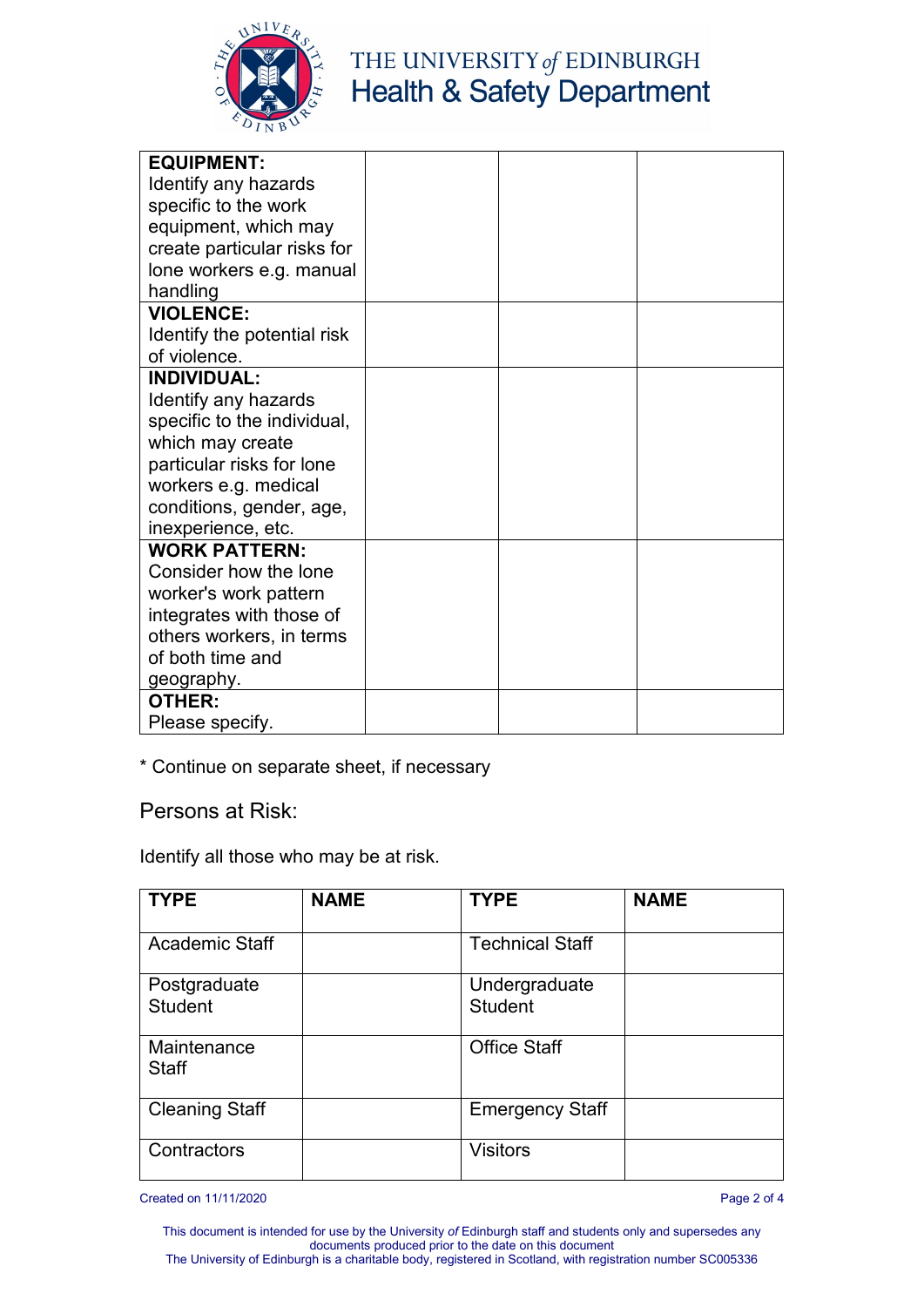

## THE UNIVERSITY of EDINBURGH **Health & Safety Department**

**Others** 

#### Training:

Identify the level of information, instruction and training required. Consider the experience of workers.

| <b>TRAINING:</b>                                                      | <b>YES</b> | <b>NO</b> | N/A |
|-----------------------------------------------------------------------|------------|-----------|-----|
| Has necessary information,<br>instruction and training been<br>given? |            |           |     |
| Expand and clarify, if<br>necessary.                                  |            |           |     |

#### Supervision:

Identify the level of supervision required.

|                                                                                           | <b>YES</b> | <b>NO</b> | N/A |
|-------------------------------------------------------------------------------------------|------------|-----------|-----|
| Is suitable supervision in<br>place?<br>(identify all necessary<br>supervisory measures). |            |           |     |
| Periodic telephone contact                                                                |            |           |     |
| with lone workers                                                                         |            |           |     |
| Periodic site visits to lone<br>workers                                                   |            |           |     |
| Regular contact (telephone,<br>radio, etc)                                                |            |           |     |
| Automatic warning devices<br>e.g. motion sensors, etc                                     |            |           |     |
| Manual warning devices e.g.<br>panic alarms, etc                                          |            |           |     |
| End of task / shift contact                                                               |            |           |     |

Created on 11/11/2020 Page 3 of 4